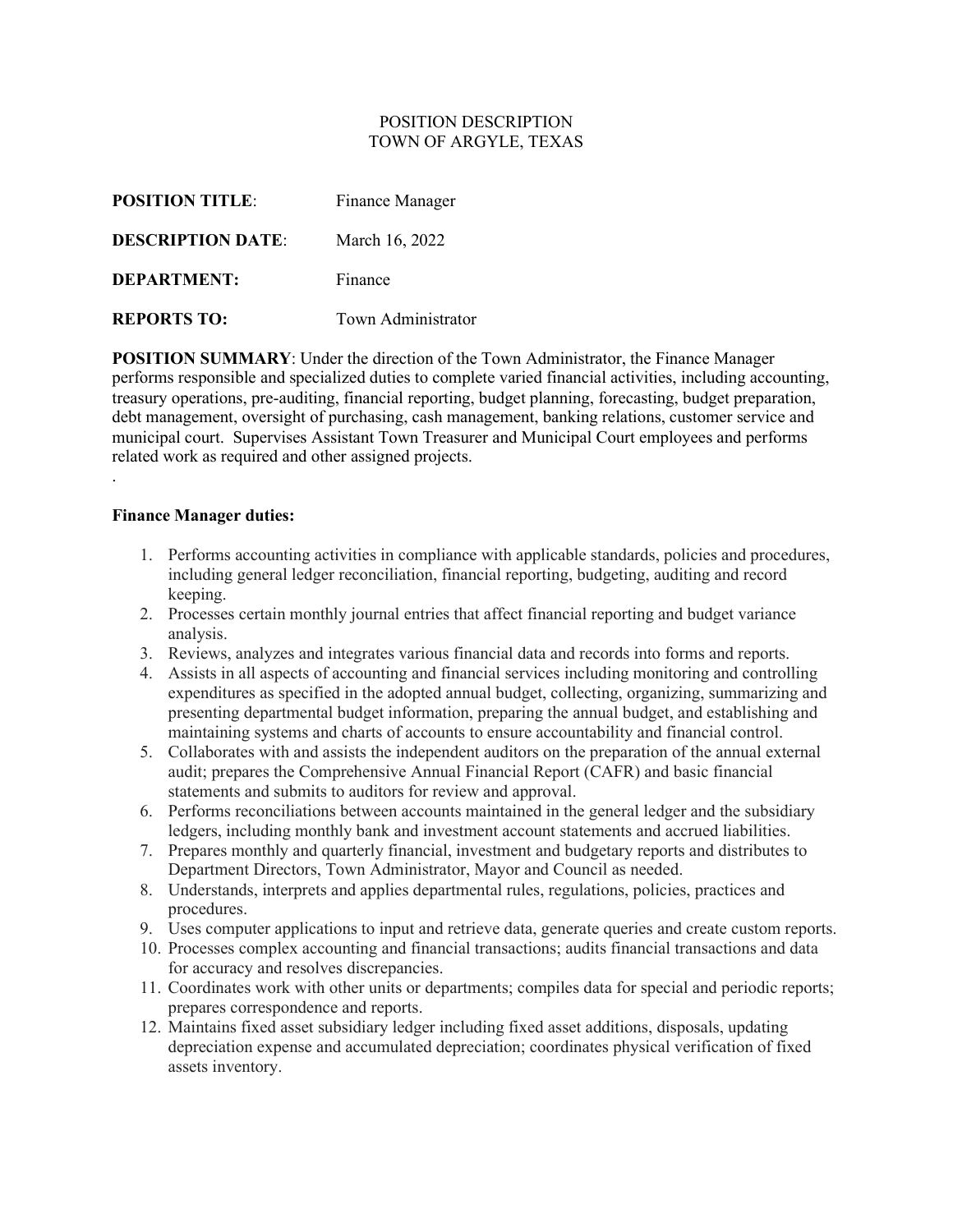- 13. Staff liaison to the Financial Oversight Committee—prepares meeting materials and attends all meetings of same.
- 14. Accurately completes all paperwork in a timely manner.
- 15. Regular attendance and performance of related duties and responsibilities as required.
- 16. Perform such other duties as assigned.

## **Essential Knowledge Skills & Abilities**

- Principles and practices of accounting and financial record keeping.
- Principles and practices of accounts payable, accounts receivable, payroll processing, purchasing, fixed assets/depreciation, auditing and revenue collections at a technical level in area of specialization.
- Generally Accepted Accounting Principles (GAAP) and Generally Accepted Audit Standards (GAAS).
- Principles, practices and trends of general and municipal government accounting, finance, budgeting and auditing.
- Modern office procedures, methods and equipment.
- Basic municipal government practices and operations.
- Pertinent Federal, State and Local laws, codes and regulations.
- Principles and practices of budget preparation and administration.
- Principles of business letter writing and report preparation.
- Principles and practices of mathematics.
- Customer service and conflict resolution techniques.
- Computer applications as they relate to assigned areas.
- Methods and practices of financial and statistical record keeping and reporting.
- Excellent written, oral, and interpersonal communication skills.
- Understand and explain complex financial transactions.
- Collect, compile, analyze and evaluate data soundly and impersonally.
- Accurately tabulate and balance assigned transactions.
- Apply principles and practices of municipal accounting and budget preparation, adoption, analysis and reporting.
- Perform highly responsible administrative work involving the use of independent judgment.
- Learn, interpret and apply departmental policies, rules and regulations.
- Use initiative over a broad range of situations and alternatives.
- Compose correspondence and memoranda independently.
- Understand and follow oral and written instructions.
- Maintain accurate and well-organized records and files.
- Maintain the confidentiality of sensitive data.
- Handle multiple projects and organize work to adhere to deadlines.
- Prepare clear and concise reports with accuracy.
- Make accurate mathematical calculations.
- Handle public inquiries with tact and courtesy.
- Identify and respond to issues, concerns and needs.
- Read and write at the level required for successful job performance.
- Operate a personal computer and use applicable software.
- Operate specialized computer systems used in financial reporting and general accounting.
- Establish and maintain effective relationships with those contacted in the course of work.
- Work independently and as a member of a team.